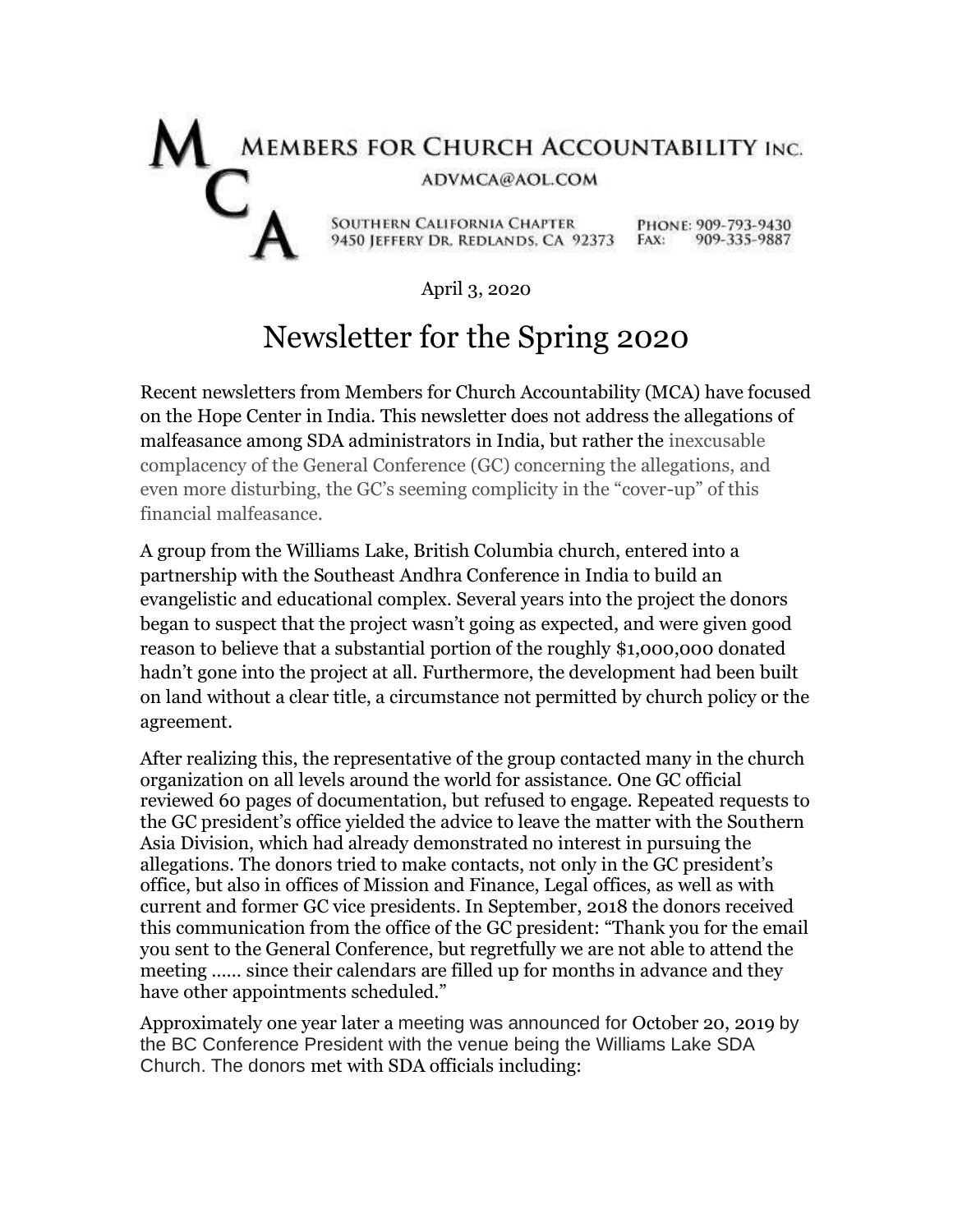| <b>GCAS Dept. Head</b>         | Paul Douglas                  |
|--------------------------------|-------------------------------|
| <b>GCAS Officer</b>            | Dan Herzel                    |
| <b>GC General Counsel</b>      | Karnik Doukmetzian (Canadian) |
| <b>SUD</b> President           | Ezras Lakra (via skype)       |
| <b>SUD Secretary</b>           | Measapogu Wilson              |
| <b>SUD</b> Treasurer           | Selvin Moorthy                |
| SDA Church in Canada           | Legal Counsel Grace MacIntosh |
| SDA Church in Canada           | Treasurer Paul Musafili       |
| <b>BC Conference Pres.</b>     | <b>Wesley Torres</b>          |
| <b>BC Conference VP</b>        | Em Brake (by Skype)           |
| <b>BC Conference Treasurer</b> | Jeff Klam (by Skype)          |
|                                |                               |

In addition: Williams Lake SDA Church Board members, Williams Lake SDA Church members, and donors who attended, actively engaged in the discussion.

It was discovered by a Williams Lake Board member that the meeting was secretly recorded by Jeff Klam, BC Conference Treasurer. Shortly after the October meeting he was promoted to the office of the General Conference Accounting Service (GCAS). Despite donors previously updating him on every aspect of the project as well as the allegations of misconduct, he terminated all communication with the donors.

Previously we were encouraged by the 2012 book titled: "Transparency and Accountability: A Global Commitment of Seventh-day Adventist Church Leaders," by Paul Douglas, Director of the GC Auditing Service. The book received accolades from SDA administrative leadership as noted in the following quotations: Seventh-day Adventist Church officers said, "A new book promoting integrity among leadership will transform corporate culture within the church and inspire greater confidence among membership".

"Top church leaders worldwide have pledged to embrace the book's principles and model them back home. The commitment signals a move toward greater transparency, church officers said". The book includes a code of conduct for "Adventist leaders anchored in humility, integrity, trust, respect, accountability, collaboration and excellence……"

The book by Douglas could have truly been a guide to transparency and accountability within the SDA administration, rather than merely a cover for the unscrupulous. Such an ideal will never become a reality without leadership "from the top".